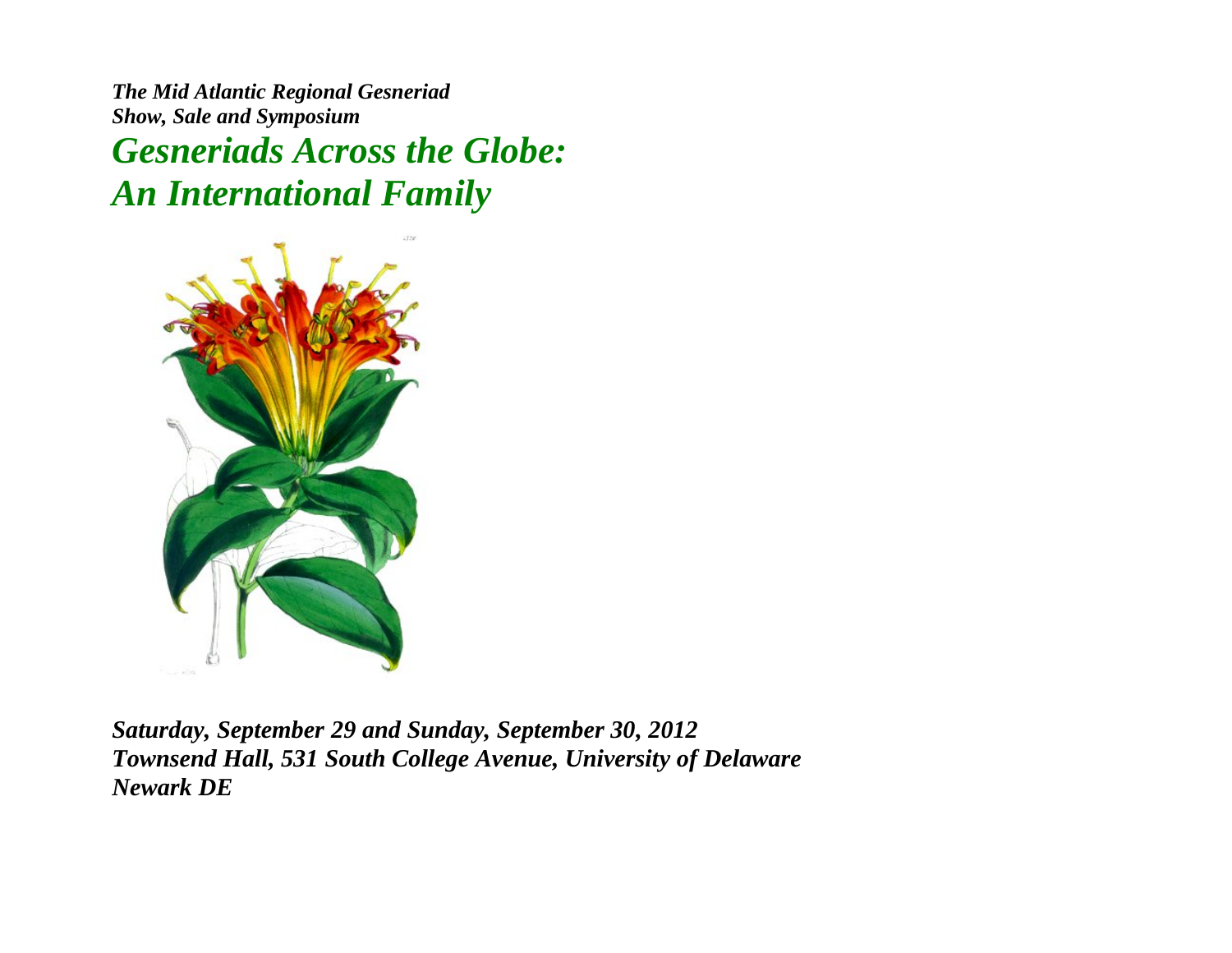The Mid Atlantic Regional Gesneriad Show, Sale and Symposium, a collaborative event of the Delaware, Liberty Bell and National Capital Area Chapters of The Gesneriad Society, will be held in Townsend Hall at the University of Delaware Botanic Gardens, 531 South College Avenue, Newark DE from 10 a.m. – 4:00 p.m. on Sunday, September 30, 2012, Newark, Delaware is about a ninety minute ride from Washington, DC and the University is located just off Interstate 95.

The event evolved from a desire to provide an affordable event to stimulate the interests and cater to the needs of both accomplished and novice members of the three Chapters. Since many of the members either are unable to participate in weekday events or the time and cost to participate in events far away, a weekend similar to the Winter Study Weekends of the American Rock Garden Society was envisioned. Although the original concept was a one day event, the mechanics of a flower show necessitated a two day event. It was the desire of the Committee to have this event compliment other activities which are offered by The Gesneriad Society, the African Violet Society of America and their affiliates, like MAAVS. There have been a few bumps in the road, like scheduling around Blue Hens Football and who knew that a NASCAR event 50 miles away would complicate hotel availability. It has been a learning curve, but we hope we have achieved our original vision.

The show, with the theme *"Gesneriads Across the Globe: An International Family,"* and sale are free and open to the public on Sunday, althought the University may assess a modest parking fee.. The Show and Sale set up will be on Saturday, September 29, 2012 in the morning with judging in the afternoon. Brian Connor developed the theme and the flower show schedule (see full schedule below) which has been approved by The Gesneriad Society.

The Flower Show Banquet will be held Saturday evening at Timothy's of Newark. The cost of the Banquet is \$30.00 per person before September 1, 2012, and \$35.00 per person after September 1, 2012.

In addition to the Show and Sale, there will be two wonderful presentations on Sunday. Early registration before September  $1<sup>st</sup>$  is \$20.00 per person and \$25.00 per person after September 1, 2012 and includes a box lunch.

## *Featured Presentations*

#### *Searching for Gesneriads in Cuba*



John L. Clark is an Associate Professor in The University of Alabama's Department of Biological Sciences. His research focuses on the diversification and taxonomy of the flower plant family Gesneriaceae in the New World Tropics. Since 2006 John has participated in eight expeditions to Cuba for ongoing research on the Flora of Cuba Project. His research has facilitated the rediscovery of plants that had not been documented since the 1800s, some of which have been recently introduced into the horticultural community. John will discuss recent taxonomic changes that affected the names of commonly grown Gesneriaceae from the Caribbean. Plan to attend his lecture to learn more about the natural history of Gesneriaceae and the ecosystems where they are native.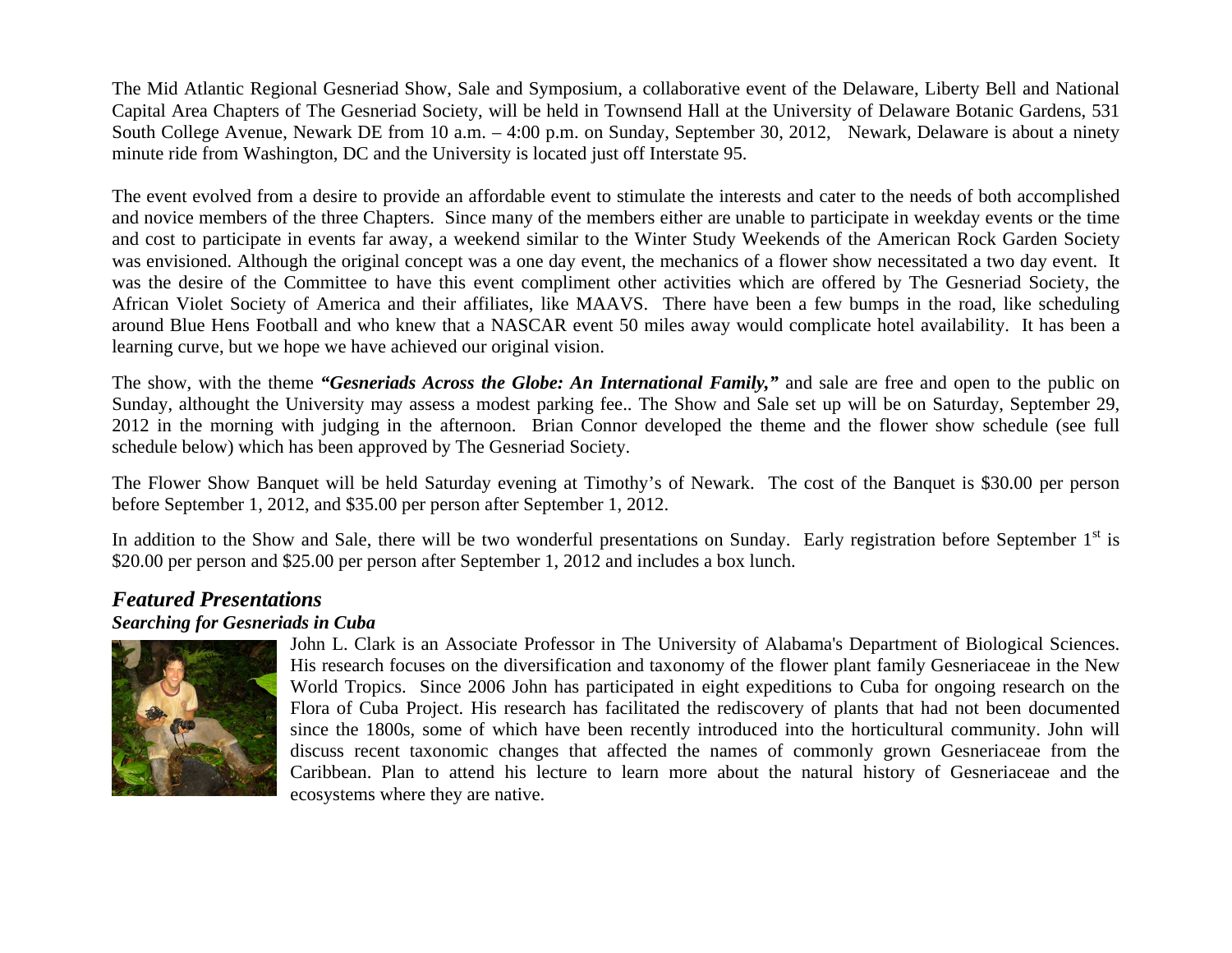#### *Rare and Unusual Gesneriads and How We Grow Them*



Bob and Dee Stewart live in Stowe, Massachusetts, where they maintain an extensive collection of exotic gesneriads in their greenhouse. Bob and Dee began growing gesneriads almost 25 years ago, starting on windows, moving to light, then to more elaborate lights, and then to the greenhouse. They grow a wide variety of species, including a lot of epiphytes and cool growers. Bob and Dee have won many awards for their plants, and lectured on the greenhouse culture of gesneriads at the AGGS 1998 Convention. They have been members of AGGS (now The Gesneriad Society) for over 25 years. They recently constructed a new greenhouse. An informative article and photos of their project appeared in a .recent issue of *Gleanings*

(http://www.gesneriadsociety.org/gleanings/DOCS/Gleanings2012.02.pdf).

# *Event Schedule*

#### **Saturday, September 29, 2012 - Townsend Hall**

| $8$ a.m. $-$ Noon   | -Entries                                                          |
|---------------------|-------------------------------------------------------------------|
| 9 a.m. $-2$ p.m.    | -Plants Accepted for Plant Sale                                   |
| Noon $-1$ p.m.      | -Judges/Clerks Luncheon/instructions                              |
| 1 p.m. $-3$ p.m.    | -Judging                                                          |
| $3 p.m. - 5 p.m.$   | -Sales and Shop Open to Exhibitors, Judges, Clerks and Volunteers |
| $6:30 - 9::30$ p.m. | -Awards Dinner at Timothy's of Newark                             |

#### **Sunday, September 30, 2012 – Townsend Hall**

| 10 a.m. $-4$ p.m.  | -Show and Sale open                                                                     |
|--------------------|-----------------------------------------------------------------------------------------|
| Noon-1 $p.m.$      | -Lunch for registrants                                                                  |
| 1 p.m. $-2$ p.m.   | -Searching for Gesneriads in Cuba, a presentation by Dr. John L. Clark                  |
| $2 - 2:30$ p.m. -  | <b>Break with Refreshments</b>                                                          |
| $2:30 - 3:30$ p.m. | -Rare and Unusual Gesneriads and How We Grow Them a presentation by Bob and Dee Stewart |
| $4-5:30$ p.m.      | -Dismantle Show                                                                         |
|                    |                                                                                         |

# *Plant Sales Procedures*

The plants available for sale at the Regional Meeting are the same as those used at the Convention. An invitation to participate as either a donor or vendor is extended to all Gesneriad Society members who adhere to the guidelines. Any amount of donated plant material is greatly appreciated.

Donated plants do not need to be priced in advance, although it would be helpful. All potted plants for sale should be well rooted, clearly labeled, and insect/disease free. Rhizomes, tubers, cuttings, and stolons in labeled plastic bags are also welcome. All plants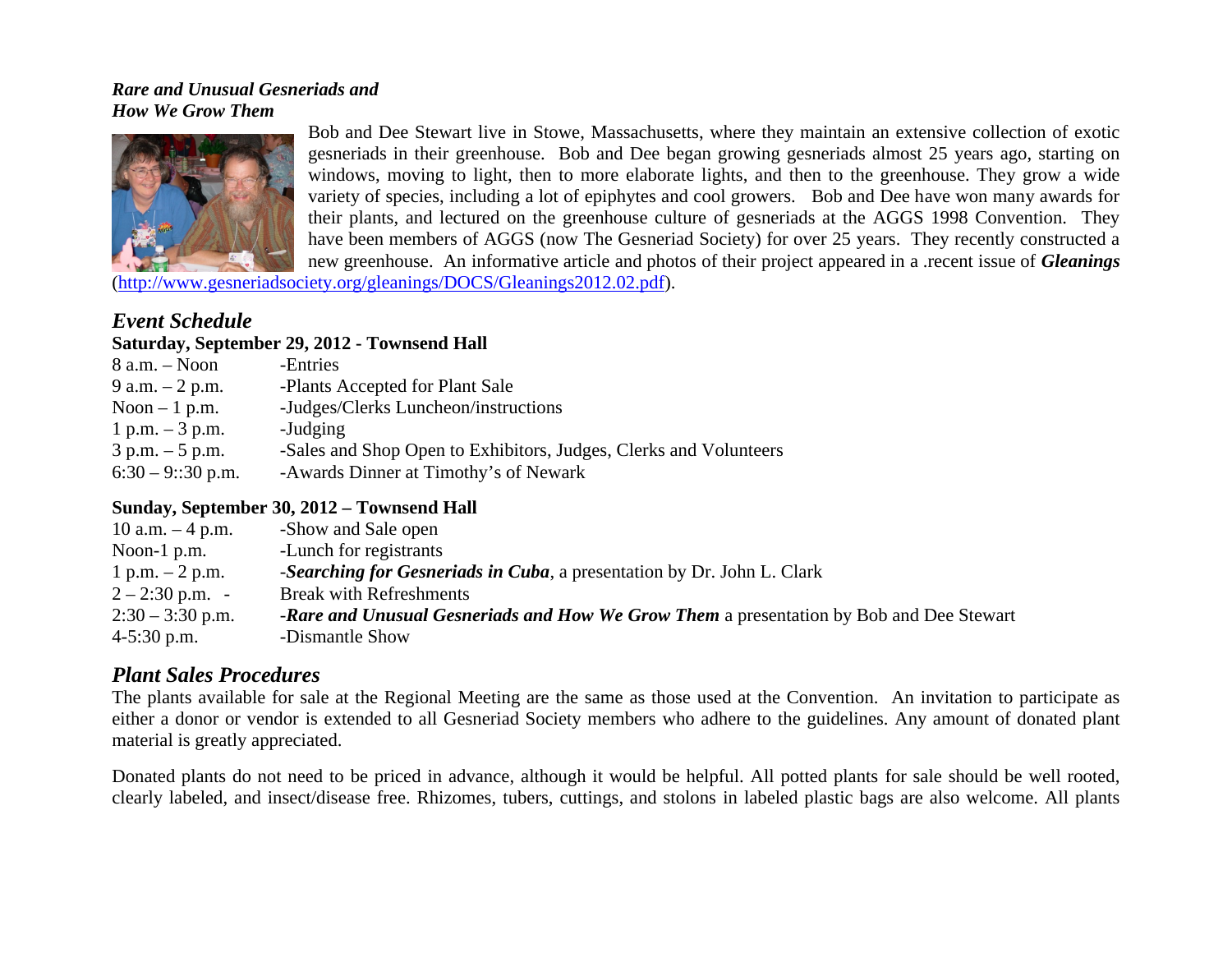should be delivered to the plant sales area by Saturday, September 29, 2012 no later than 2 p.m. The earlier they are delivered, the better.

Each item coming into plant sales must be labeled per the instructions detailed on the Society's website www.gesneriadsociety.org. To be considered a vendor (commercial, chapter, or individual) at the Regional Meeting, you must bring a minimum of 50 plants in order to receive a portion of the sales revenue. The Sale organizers retain 30% of the total sales price of each vendor plant sold.

Plants are dual tagged to ensure that sellers receive proceeds from their plants, buyers go home with correctly named plants, and the sales process is efficient. If you plan to donate and/or sell plants at convention, please inform the Plant Sales Chair as soon as possible. Send your name, address, and the ID and tag color (example: "M.S." on blue tag) you will use on your tags to Mary Schaeffer, 171 Haut-Brion Avenue, Newark DE 19702. You can contact her by telephone at (302) 836-0540 or by e-mail at schaeffermary@yahoo.com

The vendor's share from plant sales will mailed to vendor shortly after the event.

# *Overnight Accommodations*



The event is centrally located for members in the three participating Chapters. Most members of the sponsoring Chapters live with in an easy drive to University of Delaware, but several members have inquired about hotel availability. *The weekend of September 29 and 30, 2012 is the NASCAR event in Dover, DE, about 50 miles away, but hotels raise prices and have minimum stays. If you plan to stay at a hotel, we encourage you to be certain to book early!!!*

The Sleep Inn® University hotel was selected as the hotel for this event since they have no minimum stay requirement and have offered a price of \$89.00 per night plus a \$5.00 hotel fee*. A limited block of rooms has been reserved for the regional show, but to get the special rate, you must book no later than September 6, 2012 and you must specify that you are booking for the Gesneriad*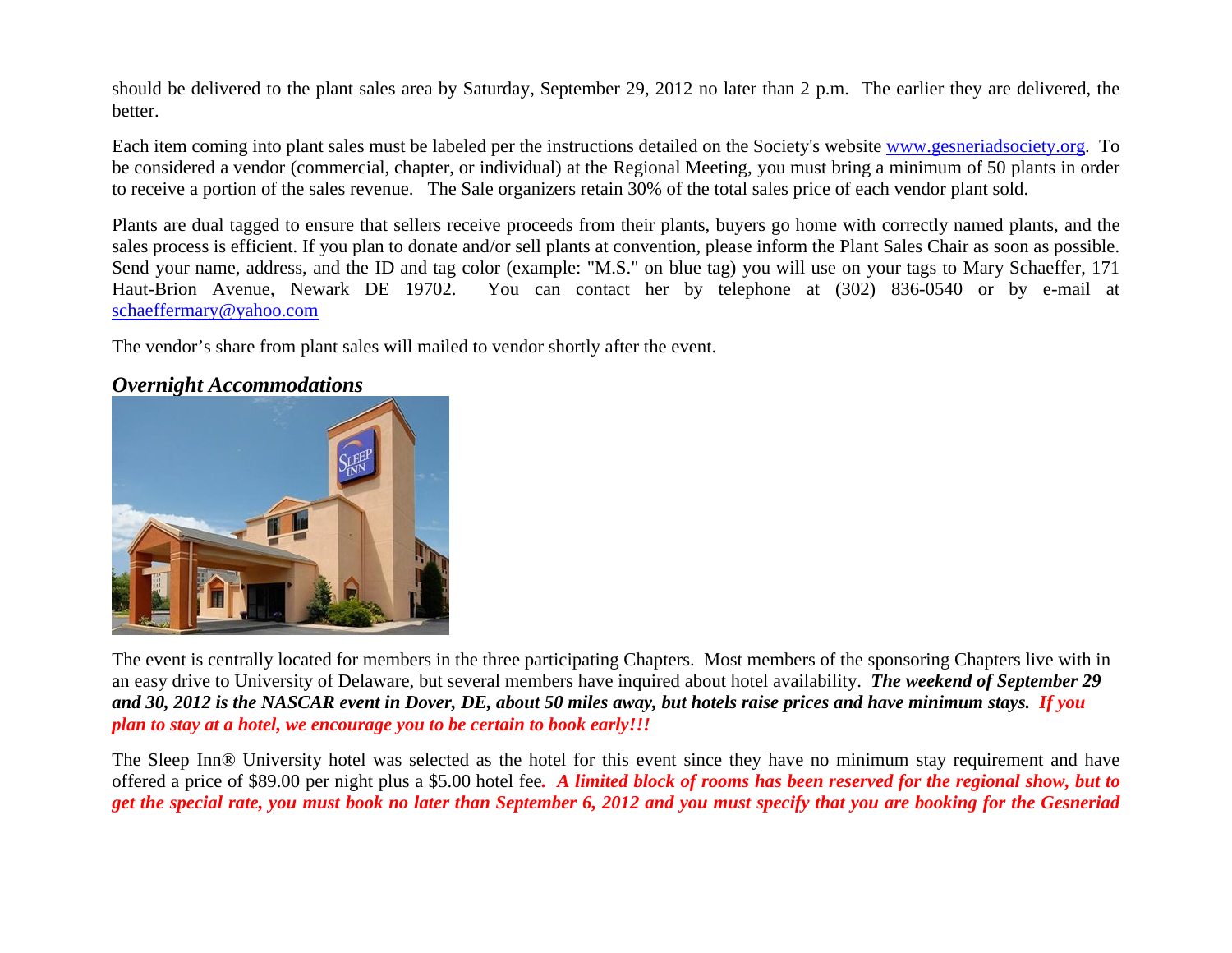#### *Society event. You MUST make your reservation directly with the hotel by calling 302-453-1700. Request an e-mail confirmation of your reservation. Here is the link http://www.sleepinn.com/hotel-newark-delaware-DE015?source=bingmap.*

The Sleep Inn® University hotel is conveniently located on Route 896 on South College Avenue, across the street from the **University of Delaware** a short walk to Townsend Hall. It is also close to area attractions like the **Winterthur Museum and Country Estate**, **Longwood Gardens** horticultural showplace, **Delaware Park** thoroughbred race track and casino, and the **Hagley Museum and Library**. Visitors can also enjoy Delaware's **tax-free shopping** at the nearby Christiana Mall.

Guests are invited to enjoy many amenities, including **free deluxe continental breakfast**, **free local calls**, **free** *USA Today* and **coffee in the lobby 24-hours a day**. Modern conveniences like **free Wi-Fi Internet access** throughout the property and **computer hookups** are provided. Check in time is 3:00 PM, check out time is 11:00 AM.. All guest rooms include **refrigerators**, **microwaves**, irons, ironing boards, hair dryers and coffee makers. **95 percent of guest rooms are non smoking**. There are laundry facilities and valet cleaning services available for guest convenience.

There is a TGI Fridays within the complex of hotels at this location, a McDonalds a short distance away and many other restaurants nearby. We will send a brochure about Newark, Delaware and the University of Delaware Botanic Gardens when we confirm your registration. Homewood Suites By Hilton® and Embassy Suites are located in the same complex, and while these are newer with better amenities, they are far more expensive and have minimum stay requirements since the NASCAR will be in Dover, Delaware that weekend. Since Newark is a University Town, there are many other hotels in the area, but these three are the most convenient.

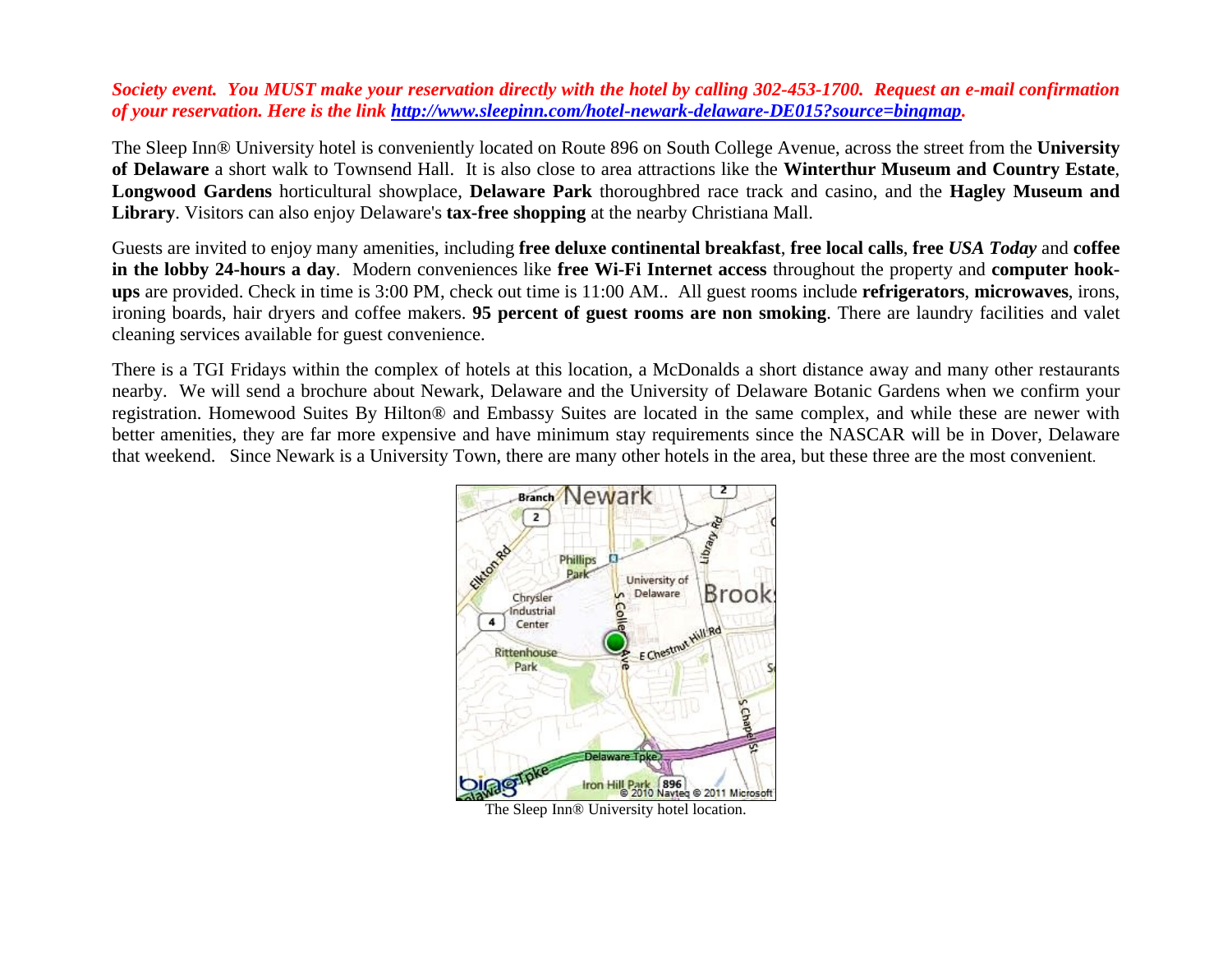#### *Directions to Townsend Hall, University of Delaware, Newark, Delaware General Driving Directions*

**From the north:** Take I-95 South to Delaware Exit 1-B; Route 896 North, which becomes South College Avenue at the intersection of Route 4. Continue straight approximately 1/2 mile on South College Avenue (passing the Bob Carpenter/Sports Convocation Center, Delaware Stadium, and the Delaware Field House on the right). Townsend Hall is located just past the Fred Rust Ice Arena and opposite the former Chrysler assembly plant.

**From the south:** Take I-95 North to Delaware Exit 1; Route 896 North, which becomes South College Avenue at the intersection of Route 4. Continue straight approximately 1/2 mile on South College Avenue (the Bob Carpenter/Sports Convocation Center, Delaware Stadium, and the Delaware Field House). Townsend Hall is located just past the Fred Rust Ice Arena and opposite the former Chrysler assembly plant.

**From the west**: Take the Pennsylvania Turnpike East to Route 283 South. Continue on Route 283 South, which becomes Route 30 East outside of Lancaster, to Route 896 South. As you reach campus and cross the railroad tracks, immediately turn left onto Delaware Avenue and right (at the second traffic light) onto South College Avenue. Continue straight on South College Avenue, through a traffic light at the Academy Street intersection, and over the overpass. Take the second left into the parking lot for Townsend Hall. Townsend Hall is located next to the Fred Rust Ice Arena and opposite the former Chrysler assembly plant.

# *The Committee*

| Chairman and Registrar      | Quentin Schlieder              |
|-----------------------------|--------------------------------|
| Treasurer                   | Mary Schaeffer                 |
| <b>Flower Show Chairman</b> | <b>Jim Roberts</b>             |
| Sales Co-Chairmen           | Gary Hunter and Mary Schaeffer |
| Publicity                   | <b>Russ Strover</b>            |
| Hospitality                 | Terry Celano                   |
| <b>UDEL</b> Liaison         | Valann Budischak               |
| Speaker Liaison             | Stephen Maciejewski            |

# *About the Sponsoring Chapters*

**The Delaware African Violet and Gesneriad Society** is affiliated with both the African Violet Society of America and The Gesneriad Society. The club meets the second Tuesday of each month (September to May) at 7:30 p.m. at Rockland Place, 1519 Rockland Road, Wilmington, DE, 19803. For a complete list of activities, visit the chapter web site: http://gesneriadsociety.org/chapters/DAVS/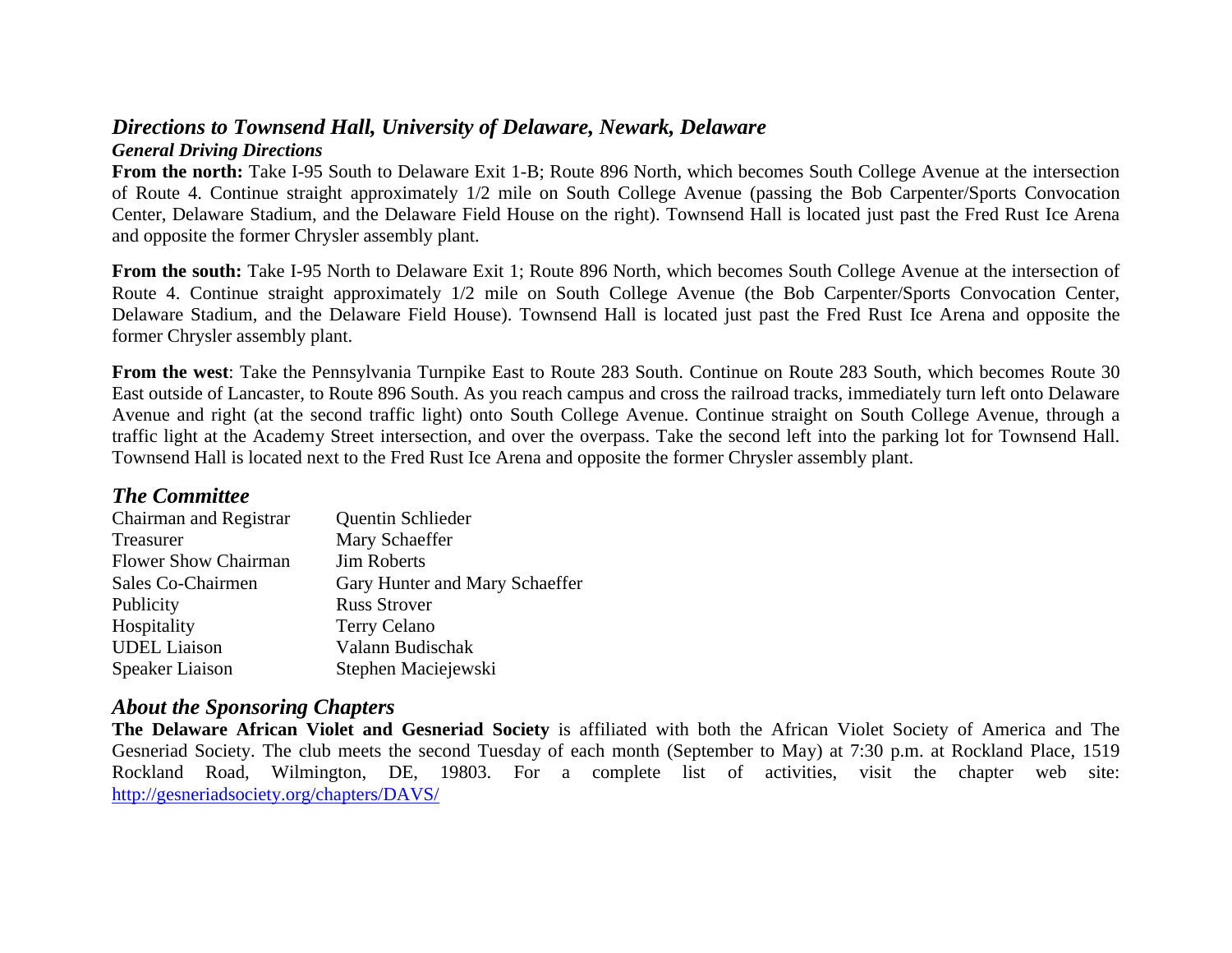**The National Capital Area Chapter of The Gesneriad Society**, a group of gesneriad enthusiasts in the Washington, D.C. area, meets almost every month in the Administration Building of the U.S. National Arboretum in Washington, D.C. For directions, visit http://www.usna.usda.gov/. For more information, please visit the Chapter's website at http://www.nationalcapitalgesneriads.org or its Blog for http:/petaltones.blogspot.com .

**The Liberty Bell Chapter of The Gesneriad Society**, the Philadelphia area Chapter, meets on the third Tuesdays, September through May at 7:30 p.m. at Cathedral Village, 600 E. Cathedral Road, Philadelphia, PA, 19128. For more information, visit the chapter website: http://www.libertybellgesneriads.org

**The organizers would like to officially express their appreciation to the staff of the University of Delaware Botanic Gardens for their assistance in making this event possible. For more information about these wonderful Gardens, visit their website at http://ag.udel.edu/udbg/index.htm**

*The registration form appears below. Please print and make certain that you fill out both pages of the form. The Lecture Hall has a limited capacity, and reservations will be accepted on a firs come first served, space available basis. Registrations for the Symposium will be confirmed by USPS. Make certain that you book hotel reservation separately by telephone (see above) as soon as possible if you plan to stay overnight. Unfortunately we are unable to accept credit card for general registration for the symposium. There is no charge for the Show and/or sale. The University may assess a modest parking fee. If you have any questions, please contact Quentin Schlieder by e-mail at 302-653-6449 or by e-mail at qcsjr@comcast.net. We will be happy to send hard copies of the registration package upon request.*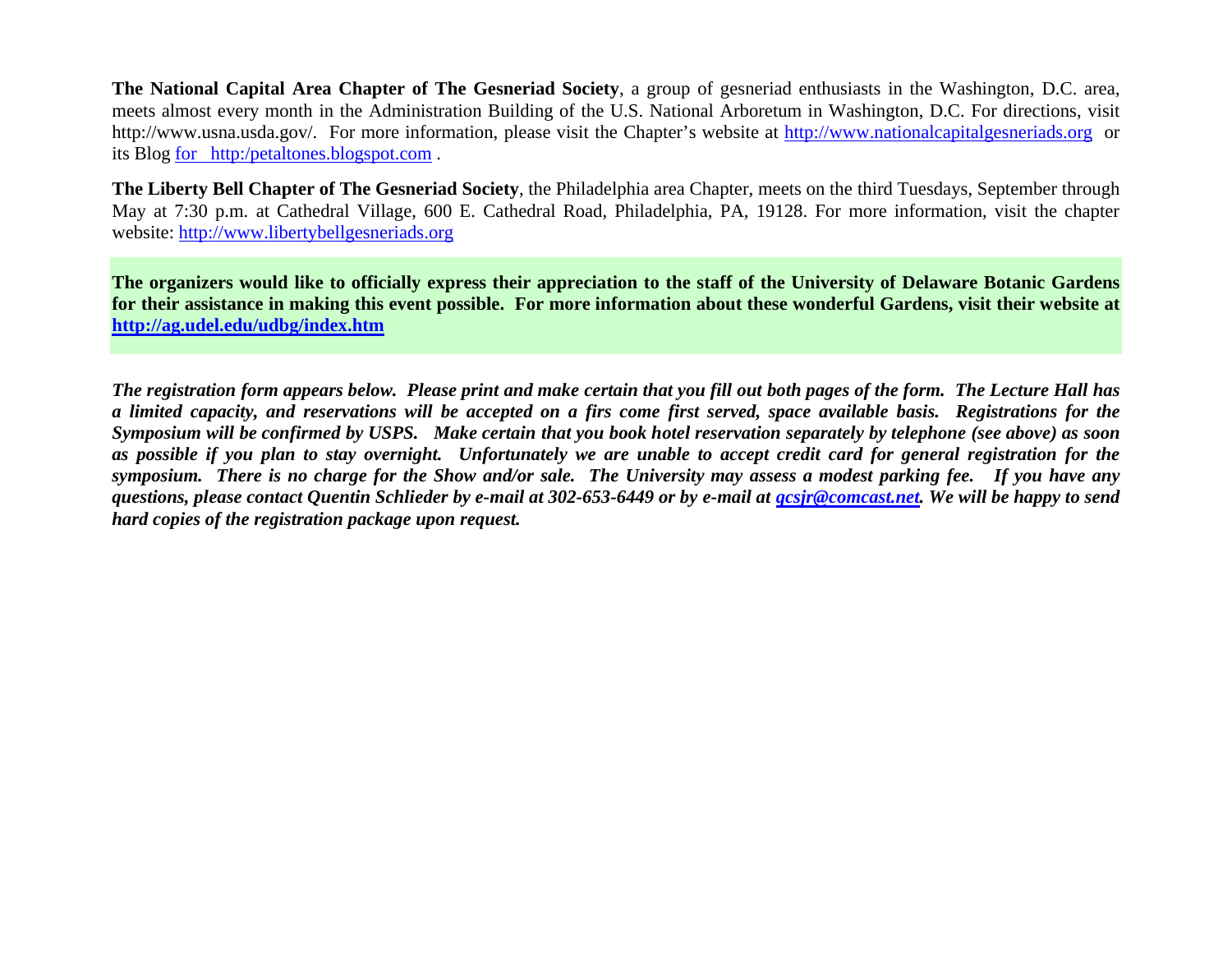| The Mid Atlantic Gesneriad Show,<br><b>Sale and Symposium</b>                                                                                                                                                                                                                                                                                                                                                                                                                                                                                                                                                           | Event cancellation and refund policy: Full or partial<br>cancellations of convention registrations made before<br>September 15, 2012 will be honored with full refunds. Refunds<br>for full or partial cancellations cannot be guaranteed if                                                                                                                                                                                                                                                                                                                                                                                                                                                                                                                                                                                                                                                                                          |
|-------------------------------------------------------------------------------------------------------------------------------------------------------------------------------------------------------------------------------------------------------------------------------------------------------------------------------------------------------------------------------------------------------------------------------------------------------------------------------------------------------------------------------------------------------------------------------------------------------------------------|---------------------------------------------------------------------------------------------------------------------------------------------------------------------------------------------------------------------------------------------------------------------------------------------------------------------------------------------------------------------------------------------------------------------------------------------------------------------------------------------------------------------------------------------------------------------------------------------------------------------------------------------------------------------------------------------------------------------------------------------------------------------------------------------------------------------------------------------------------------------------------------------------------------------------------------|
| A Collaborative Event of the Delaware,<br><b>Liberty Bell and National Capital Chapters of</b><br>The Gesneriad Society Saturday, September 29<br>and Sunday September 30, 2012                                                                                                                                                                                                                                                                                                                                                                                                                                         | requested after September 15. All prices are in US dollars.<br>Please list any special diet needs below:                                                                                                                                                                                                                                                                                                                                                                                                                                                                                                                                                                                                                                                                                                                                                                                                                              |
| <b>Registration Form</b><br>Complete form and return with a check payable to DAVS to:<br><b>Quentin Schlieder, Registrar</b><br><b>36 South Main Street</b><br>Smyrna, DE 19977-1431<br>Email inquiries to <b>gcs</b> ir @ comcast.net<br><b>Please print:</b><br>[as you want them to appear on your<br>name badge(s) and attendees list]                                                                                                                                                                                                                                                                              | <b>Early Registration before 9/1</b><br>No. $\qquad \qquad \omega$ \$20.00 ea. =<br>$\mathbb{S}$ and $\mathbb{S}$<br><b>Late Registration after 9/1</b><br>No. $\_\_$ @ \$25.00 ea. =<br>Sunday Picnic Lunch choice (cost included in registration)<br>[ ] Turkey Wrap No. _<br>[ ] Roast Beef/cheese Wrap No. _____<br>[ ] Roasted Vegetable Wrap No.<br>Saturday, September 29 Flower Show Awards Banquet.<br>Salad, dessert, coffee and/or tea included. Cash bar. Please<br>indicate entrée choice below:<br>[] Chicken Marsala with Oven Roasted<br>Potatoes, Fresh Steamed Vegetables.<br>No. $\_\_$ @ \$30 (\$35 after 9/1) =<br>$\mathbb{S}$<br>Queen Prime Rib finished with a Cabernet<br>$\Box$<br><b>Reduction Sauce with Oven Roasted</b><br>Potatoes, Fresh Steamed Vegetables.<br>No. $\_\_$ @ \$30 (\$35 after 9/1) =<br>$\frac{\text{S}}{\text{S}}$<br>[ ] Vegetarian option<br>No. $\_\_$ @ \$30 (\$35 after 9/1) = |
| During judging on Saturday, I would like to [ ] judge [ ] clerk [ ]<br>either. You will be contacted by the Judges chairperson regarding<br>an assignment.<br>Early registrations must be postmarked by September 1,<br>2012 to take advantage of the discount Registrations made<br>after September 1, 2012 will be at the full rate for all<br>selections. The registration fee includes the two lectures,<br>refreshments during the break and a picnic luncheon. There<br>is no charge to enjoy plant sales and the Show which are<br>open to the public. There may be a parking fee assessed by<br>the University. | Flower Show Award Sponsorship \$<br>in honor of in memory of<br>Make check or money order (payable in US\$ on a<br>US bank) to: DAVS and return to:<br><b>Quentin Schlieder, Registrar</b><br>The Mid Atlantic Gesneriad Show, Sale and<br><b>Symposium</b><br><b>36 South Main Street</b><br>Smyrna, DE 19977-1431                                                                                                                                                                                                                                                                                                                                                                                                                                                                                                                                                                                                                   |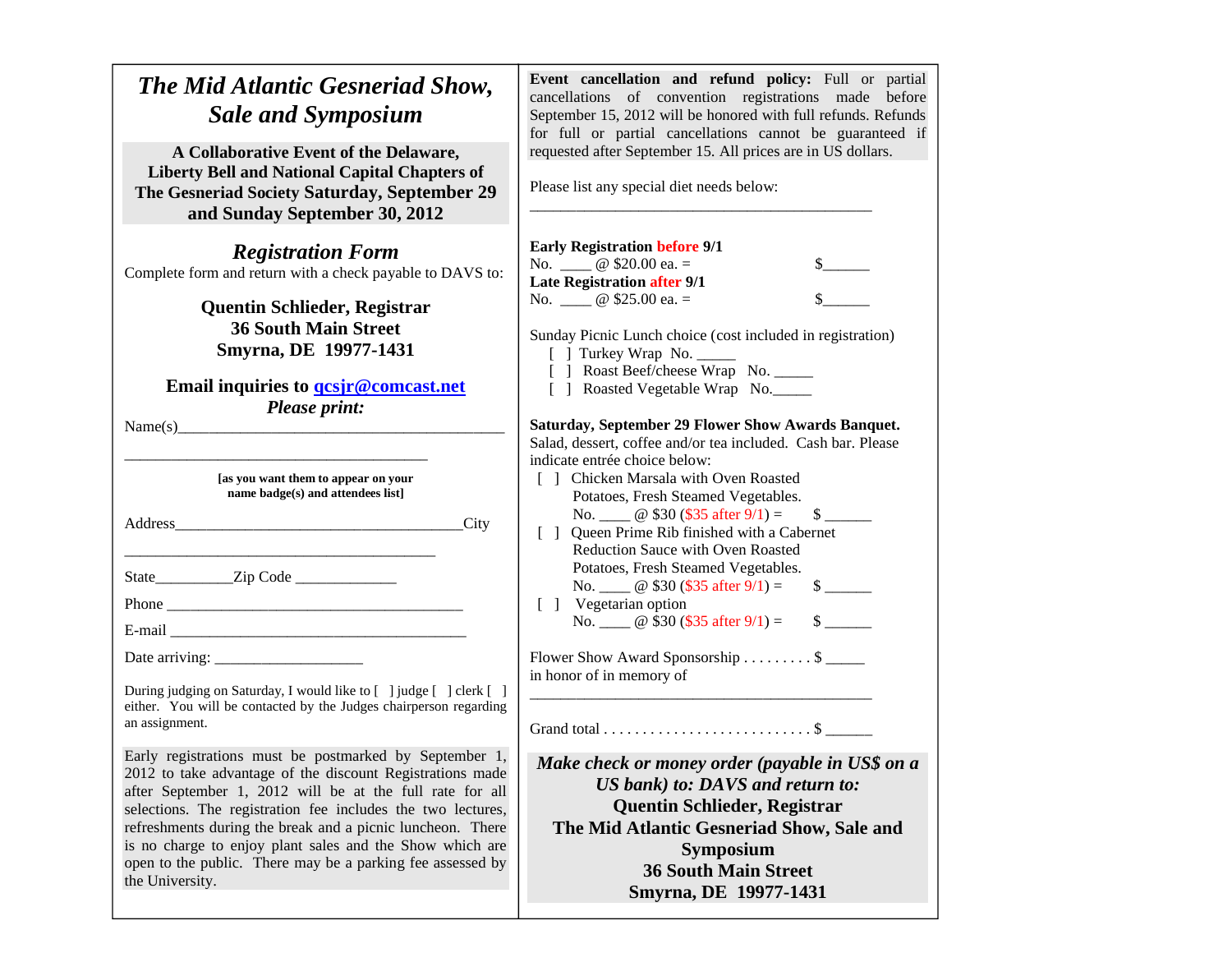

Plant Show and Sale Sponsored by the **DELAWARE AFRICAN VIOLET & GESNERIAD SOCIETY, NATIONAL CAPITAL AREA CHAPTER and LIBERTY BELL CHAPTER of THE GESNERIAD SOCIETY**

> **Townsend Hall, University of Delaware Newark, DE**

> > **Saturday, September 29, 2012**

Entries: 8:30 a.m. to 11:30 a.m. Judging: 1 p..m. to 3 p.m. Show & sale: 3 p.m. to 5 p.m**. Sunday September 30, 2012**

Show & sale: 10 a.m. to 4 p.m.

**About the Chapters The public is invited to attend all meetings!**

**The Delaware African Violet and Gesneriad Society** is affiliated with both the African Violet Society of America and The Gesneriad Society. The club meets the second Tuesday of each month (September to May) at 7:30 p.m. at Rockland Place, 1519 Rockland Road, Wilmington, DE, 19803. For a complete list of activities, visit the chapter web site: http://gesneriadsociety.org/chapters/DAVS/

**The National Capital Area Chapter of The Gesneriad Society**, a group of gesneriad enthusiasts in the Washington, D.C. area, meets almost every month in the Administration Building of the U.S. National Arboretum in Washington, D.C. For directions, visit http://www.usna.usda.gov/. For more information visit the Chapter's website at http://www.nationalcapitalgesneriads.org or its Blog for http:/petaltones.blogspot.com .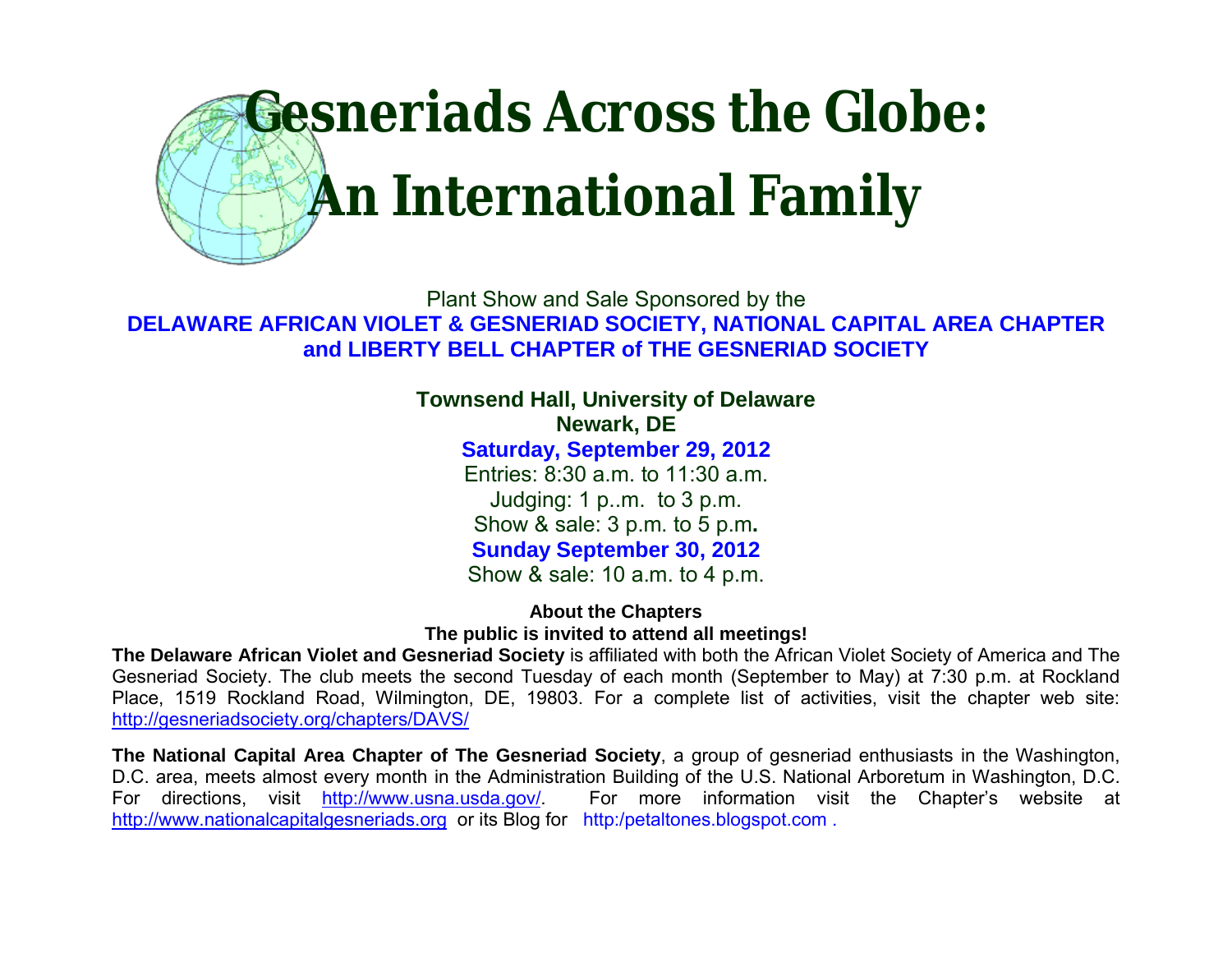**The Liberty Bell Chapter of The Gesneriad Society**, the Philadelphia area Chapter, meets on the third Tuesdays, September through May at 7:30 p.m. at Cathedral Village, 600 E.Cathedral Road, Philadelphia, PA, 19128. For more information, visit the chapter website: http://www.libertybellgesneriads.org

## **Many Thanks to the Show Committee:**

- **Show Chair: Jim Roberts**
- **Judge's Chair: Brian Connor**
- **Design Schedule: Brian Connor**
- **Staging: Sherri Arnaiz**
- **Design Reservations: Brian Connor**
- **Entries: Jim Christ**
- **Classification: Karyn Cichocki**
- **Awards: Donna Beverin & Quentin Schlieder**
- **Plant Sales: Gary Hunter and Mary Schaeffer**
- **Placement: Barb Borleske and Delia Schwartz**
- **Publicity: Russell Strover**
- **Hospitality: Terry Celano**
- **Plant Maintenance: Julia Lynch**

**And special thanks to everyone who entered the show. A show without plants isn't much to look at….**

# **SHOW RULES**

- 1. Entries shall be in accordance with the schedule.
- 2. Exhibitors need not be members of The Gesneriad Society.
- 3. Entries will be accepted only during hours specified, unless approved by the Show Chair.

4. An exhibitor is limited to one specimen of the same plant per class in the Horticulture Division. An exhibitor may submit more than one entry per class, provided each entry is a different species, cultivar or hybrid unless otherwise prohibited.

5. Pre-entry forms will be distributed to all 3 Chapter's members and are expected to be submitted to Karyn Cichocki by Friday, September 29. There is no penalty for not pre-entering a plant; it just makes Entries a lot easier. There is also no commitment. You can withdraw or not enter any plant at the last minute. Non-members of the Chapter can also preenter.

6. Classes may be subdivided or consolidated by Show Chair after entries close.

7. No entries may be removed from the showroom until the show closes, unless entered by a Judge or Clerk and arrangements have been made to remove the exhibit at the end of Saturday.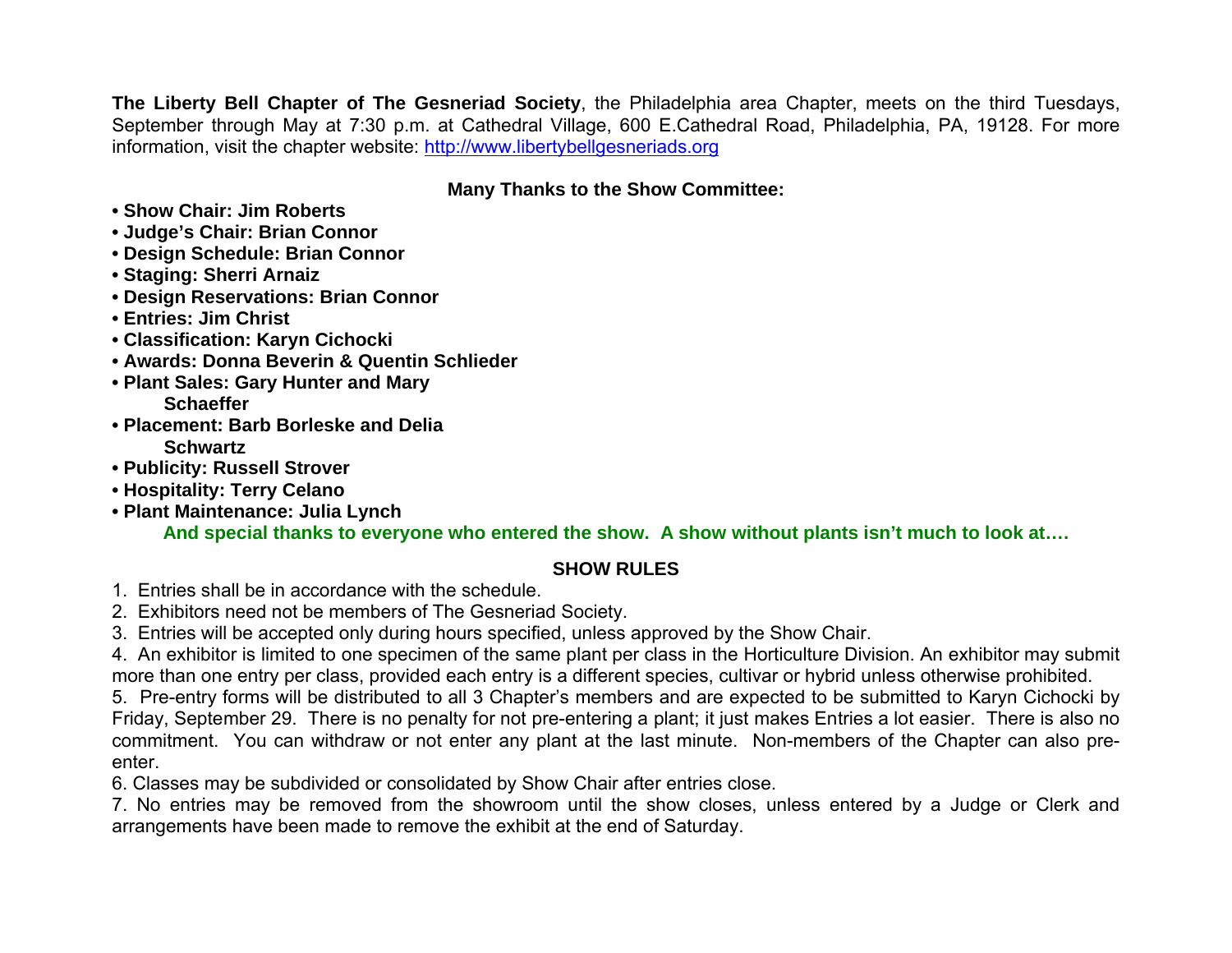8. All exhibitors who wish to enter may remove their plants at the end of Saturday, but must first notify the Flower Show Chair or Judges Chair of that intention. Plants which will be removed early will be eligible for Class ribbons but will not be eligible for any special awards.

9. All plants in the Horticultural classes must be grown by the exhibitor and have been in the exhibitor's possession for at least three months prior to the show. This rule does not apply to plant material used in arrangement classes in Division II or Educational exhibits in Division IV.

10. No particular type of container is specified for the Horticulture Division. Whatever is used should be clean. Foil covering should be avoided. A protective container or cover made of transparent material to shield delicate plant material from dry air or cold drafts may be used for any exhibit requiring it. Such plants may be judged uncovered.

11. All plants must be free of insects and disease. All will be inspected, including commercial and educational exhibits as well as entries for exhibit only.

12. The Gesneriad Society standard competitive judging will be used. Awards will be made according to the following point scores:

~1st, blue ribbon, 90-100 points;

~2nd, red ribbon, at least 80 points;

~3rd, yellow ribbon, at least 70 points.

13. Honorable Mention(s) may also be awarded.

14. Awards for Best in Section may be awarded to exhibits scoring 90 points or over.

15. There will be a Sweepstakes Award for the Horticulture Division and a Sweepstakes award for the Artistic Division. An exhibitor must win a minimum of 3 blue ribbons in that division to be eligible for the award.

16. The award for Best Gesneriad in Show in the Horticulture Division is given for horticultural perfection. A plant must score 95 points or over to be considered for this award. Winner must be a member of The Gesneriad Society or a chapter member.

17. The Chapter will endeavor to protect all exhibits but assumes no responsibility for loss or damage. All entries must be removed between 5 and 6 p.m. on Sunday.

# **DIVISION I HORTICULTURAL**

## **SECTION A - New World Gesneriads in**

## **Flower — Tuberous**

**Class 1** *Sinningia speciosa* species or hybrids (upright or pendent flowers)

**Class 2** Other *Sinningia* species with rosette growth pattern

**Class 3** Other Sinningia species with upright growth pattern

**Class 4** Other *Sinningia* hybrids with rosette growth pattern

**Class 5** Other *Sinningia* hybrids with upright growth pattern

**Class 6** Other *Sinningia* species or hybrids (largest leaf less than 1" long)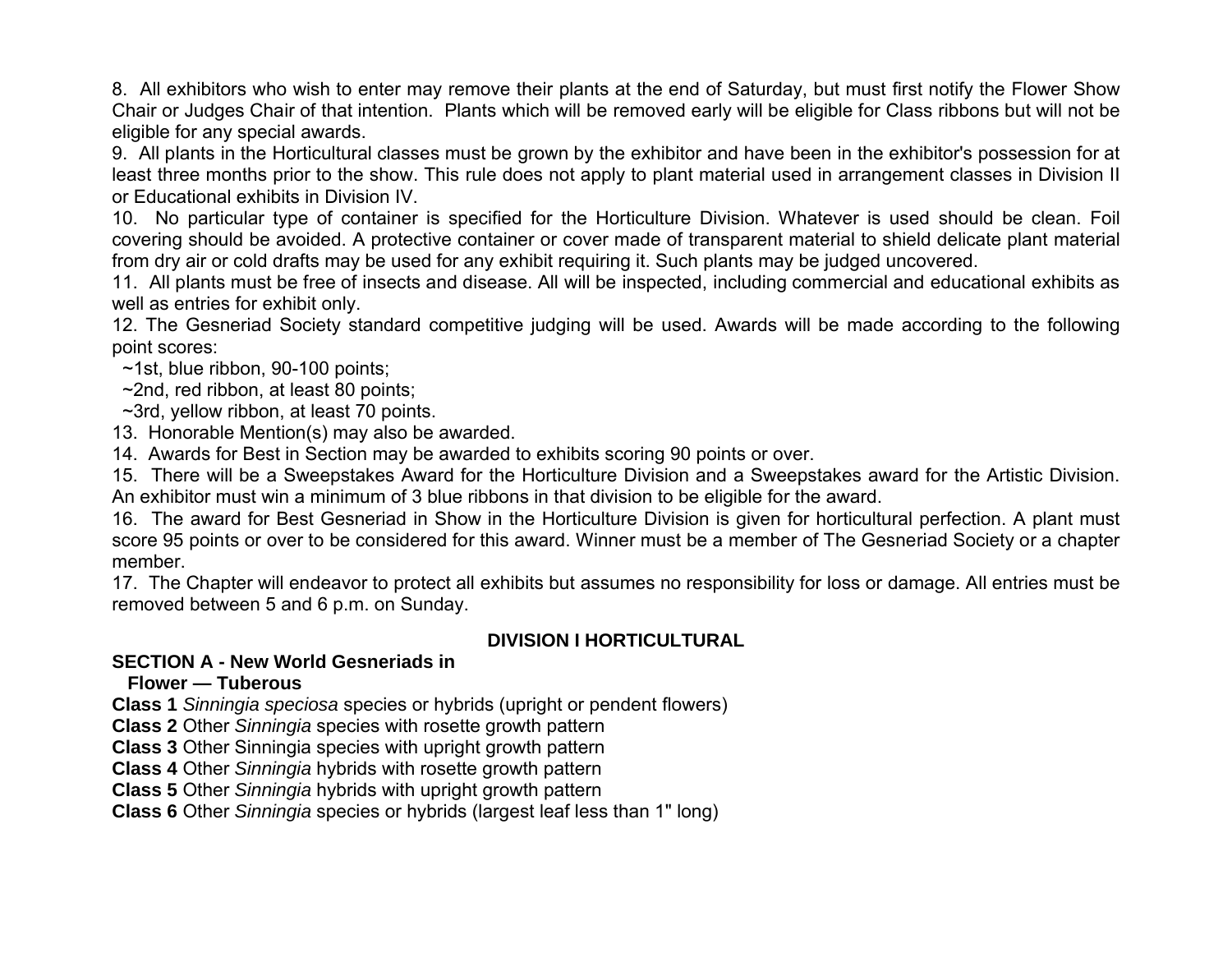**Class** *7 Chrysothemis, Nautilocalyx*, and other tuberous Gesneriads

## **SECTION B New World Gesneriads in Flower — Rhizomatous**

**Class 8** *Achimenes* and x *Achimenantha* **Class 9** *Gloxinia, Seemannia* and their intergeneric hybrids **Class 10** *Kohleria*  **Class 11** *Smithiantha*  **Class 12** Other rhizomatous gesneriads less than 5" in any dimension **Class 13** Other rhizomatous gesneriads

## **SECTION C New World Gesneriads in Flower — Fibrous-Rooted**

**Class 14** *Codonanthe, xCodonatanthus*

- **Class 15** *Columnea (Dalbergaria, Pentadenia, Trichantha)*
- **Class 16** *Episcia, Alsobia*
- **Class 17** *Gesneria*
- **Class 18** *Nematanthus*
- **Class 19** Other fibrous-rooted gesneriads

## **SECTION D Old World Gesneriads in Flower**

- **Class 20** *Aeschynanthus*
- **Class 21** *Petrocosmea*
- **Class 22** *Primulina* species
- **Class 23** *Primulina hybrids*
- **Class 24** *Saintpaulia* species
- **Class 25** *Saintpaulia* hybrids or cultivars classified as miniatures (max of 6" diam.)
- **Class 26** *Saintpaulia* hybrids or cultivars classified as semi-miniatures (max of 8" diam.)
- **Class 27** *Saintpaulia* hybrids or cultivars classified as standards (more than 8" diam.)
- **Class 28** *Saintpaulia* trailer
- **Class 29** *Streptocarpus*, caulescent (ssp. *Streptocarpella*)
- **Class 30** *Streptocarpus* species, acaulescent
- **Class 31** *Streptocarpus* hybrids, acaulescent
- **Class 32** Other Old World gesneriads

**SECTION E - Gesneriads Grown for Ornamental Characteristics Other Than Bloom** Decorative fruit and calyces are permitted, but no flowers or buds showing color. A plant should have some special quality of color, texture or growth habit to be entered in this section.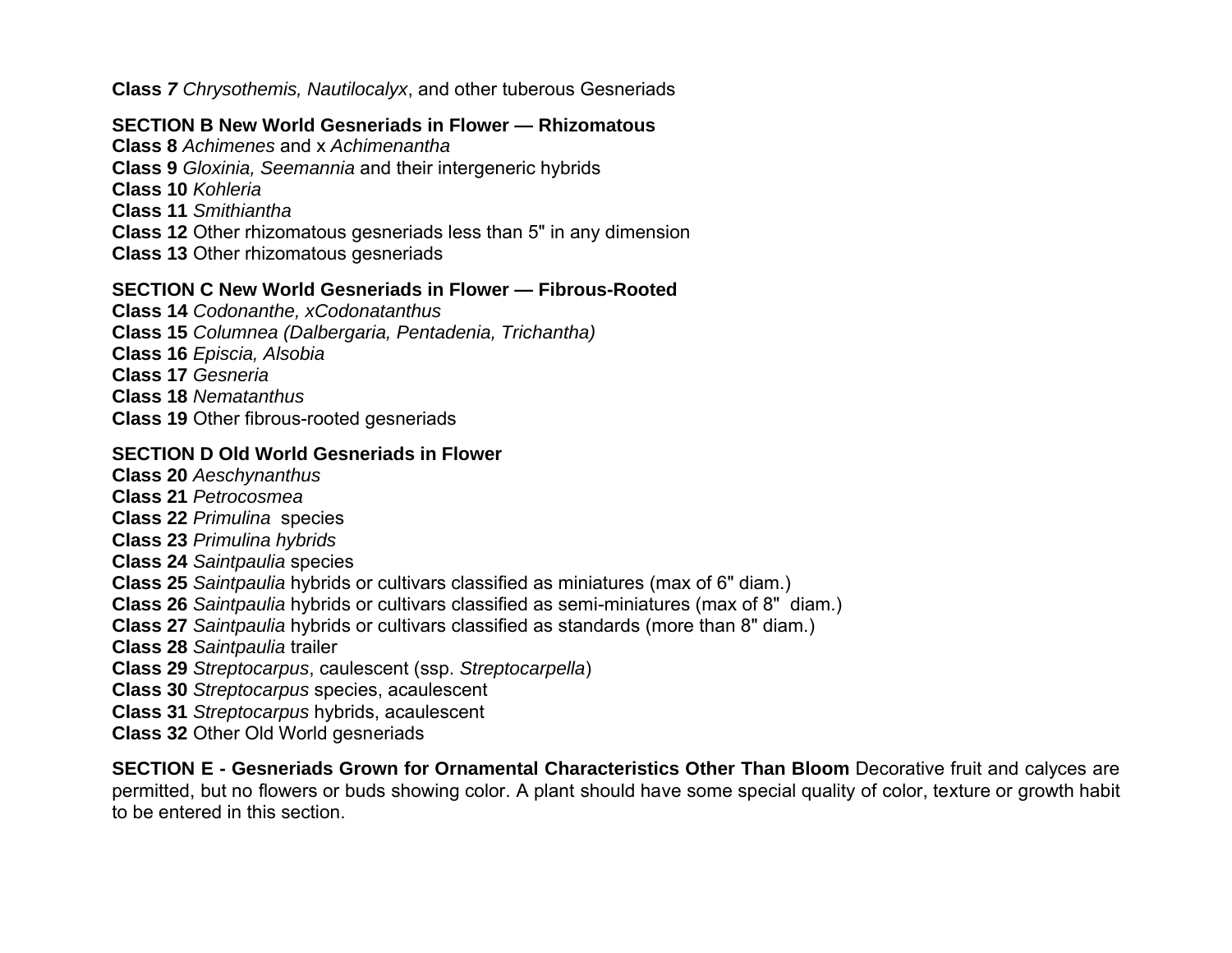**Class 33** *Episcia* **Class 34** *Episcia* with pink-and-white variegation **Class 35** *Primulina* **Class 36** Other gesneriads with green-and-white leaf variegation **Class 37** Other gesneriad species **Class 38** Other gesneriad hybrids

# **SECTION F - New Gesneriads**

This section is for introductions made within the last five years. Exhibitor must provide a 3" x 5" card giving educational information such as name of hybridizer, collector, place of origin, special cultural requirements.

**Class 39** Species in flower

**Class 40** Species not in flower

**Class 41** Hybrids or named cultivars in flower

**Class 42** Hybrids or named cultivars not in flower

**SECTION G - Lesser-Known Gesneriads Seldom Grown or Seen in Shows** Exhibitor must provide a 3" x 5" card giving educational information such as habitat, source, and special cultural requirements.

**Class 43** In flower

**Class 44** Not in flower

## **SECTION H - Collections of Gesneriads**

A grouping of 3 to 5 different plants in flower or grown for ornamental qualities, or in combination. (*Saintpaulia* must be in flower.) Exhibitor is encouraged to stage the plants as a unit since this is a consideration in judging this section. Exhibitor must provide a 3" x 5" card with identification of plants. In Class 48, exhibitor must provide educational information on a 3" x 5" card.

**Class 45** Plants of a single genus (species, cultivars or hybrids)

**Class 46** Kinship group — Hybrid(s) with one or more common parents; common parent(s) should be in the group

# **SECTION I- Trained or Sculptured Gesneriads**

An educational 3" x 5" white card should be included, stating what training the exhibit received and how the exhibit is to be viewed (all sides or from the front).

**Class 47** Bonsai, topiary, espaliered, or other style

# **SECTION J - Gesneriads Grown by a Novice**

A Novice is anyone who has never won a blue ribbon in the horticulture division of a Gesneriad flower show.

**Class 48** Gesneriads in flower

**Class 49** Gesneriads grown for ornamental qualities other than flowers (no flowers or buds showing color allowed)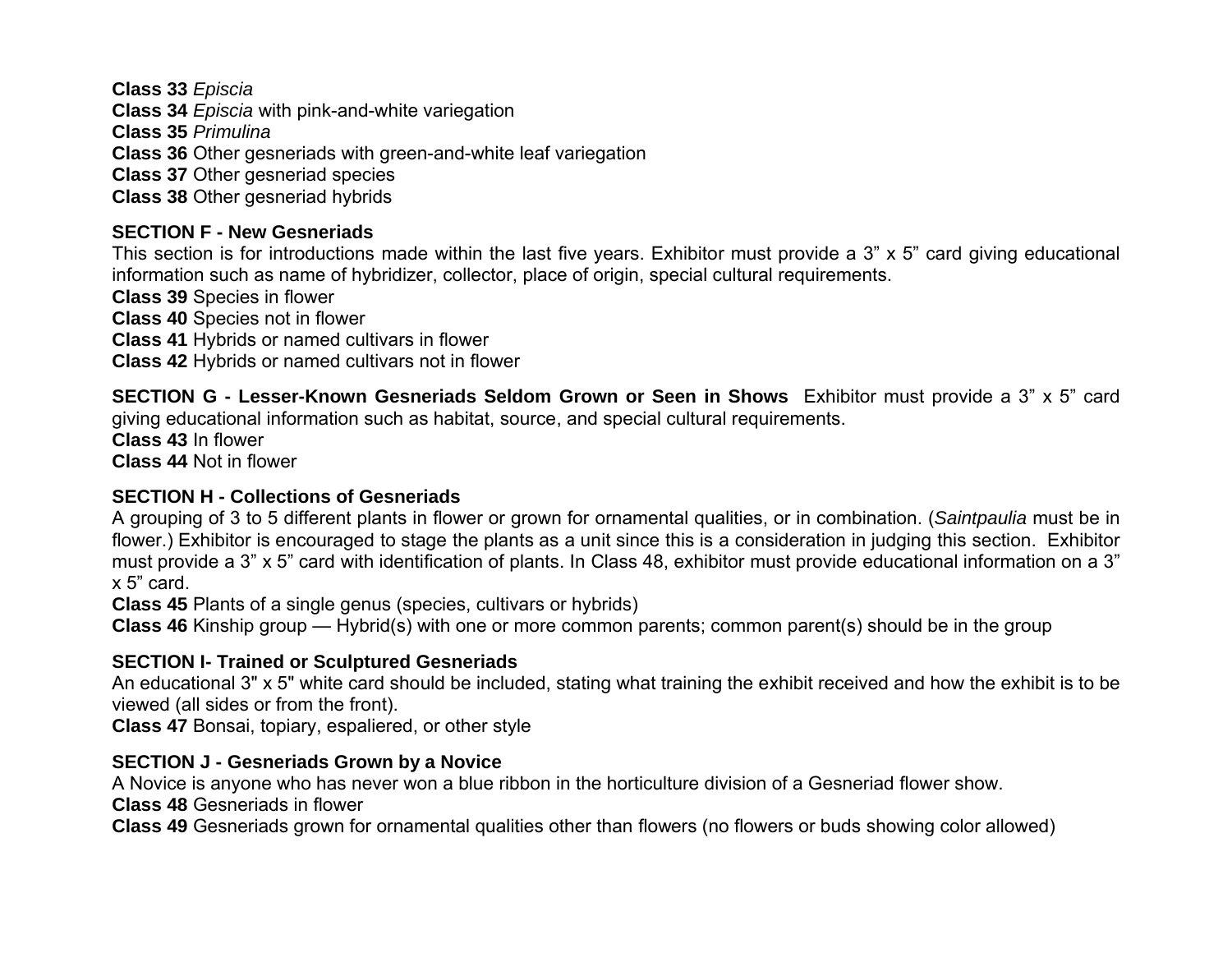#### **DIVISION II - ARTISTIC**

Gesneriads must predominate. No artificial plant material allowed. Other live and dried material permitted. Accessories are optional. Saintpaulia permitted in all classes. Plant material used must be identified on an accompanying 3" x 5" card. Reservations for entries in classes 50 through 61 and class 70 should be made with Brian Connor (Brian Connor@bd.com) by September 1, 2012. Limit of 4 entries per class.

#### **SECTION K - Arrangement of Fresh Cut and/or Growing Plant Material**

**Class 50 "Sydney, Australia"** The Sydney Opera House is one of the landmarks of modern architecture and one of the busiest centers of the performing arts. Create a dramatic arrangement of plant material in a modern style. 8" X 8" X 8"

**Class 51 "Mexico City, Mexico"** The Aztecs who founded Mexico City had a rich imagination. Powerful beasts were prominent in their beliefs. Your interpretation of a mythical creature using textured and brightly colored foliage. No flowers or buds with color. 12" X 12" X 12"

**Class 52 "Jakarta, Indonesia"** Capital of the Indonesian archipelago, Jakarta lies near the equator and the rainy season lasts most of the year. Create a design that evokes a lively, tropical rainstorm in this city surrounded by water. 8" X 8" X 8"

**Class 53 "Havana, Cuba"** Havana is one of the most beautiful cities of the western hemisphere. Adjacent to the city seawall, the Malecon is an avenue known for its sunset views. Create a floral arrangement in a warm color palette that suggests a magnificent sunset over the harbor. 10" X 10" X 10"

**Class 54 "Nairobi, Kenya"** Cosmopolitan Nairobi is the safari capital of the world. Nairobi National Park is one of the few urban parks on any continent where giraffes and big cats roam naturally. Create the wildest design of your imagination! 12" X 12" X 12"

## **SECTION L**

#### **Arrangement of Fresh Cut Gesneriads**

**Class 55 "Rio de Janeiro, Brazil"** Rio's famous Carnival (Carnaval) has introduced the world to new musical styles like Bossa Nova and Samba. A design with a sultry Latin rhythm in festive colors. 12" X 12" X 12"

**Class 56 "Athens, Greece"** Ancient Greece was the cradle of western civilization. The Acropolis and Parthenon are highlights of Athens 3000 year history. Create a classic design to be viewed from all sides. No special size restrictions. Pillars and Columns encouraged.

**Class 57 "Tokyo, Japan"** Fast paced, fashionable Tokyo is one of the world's premier cities. Tourists experience modern skyscrapers, old temples and some of the world's best shopping and restaurants. A mobile design that soars to the top of the niche and is not attached at the bottom. 16" X 16" X 16"

**Class 58 "Bangkok, Thailand"** Lined with canals, Bangkok is an important business center that remains one of the treasures of the Orient. An underwater arrangement with an Asian feel. Container not to exceed 12." 12" square base will be provided.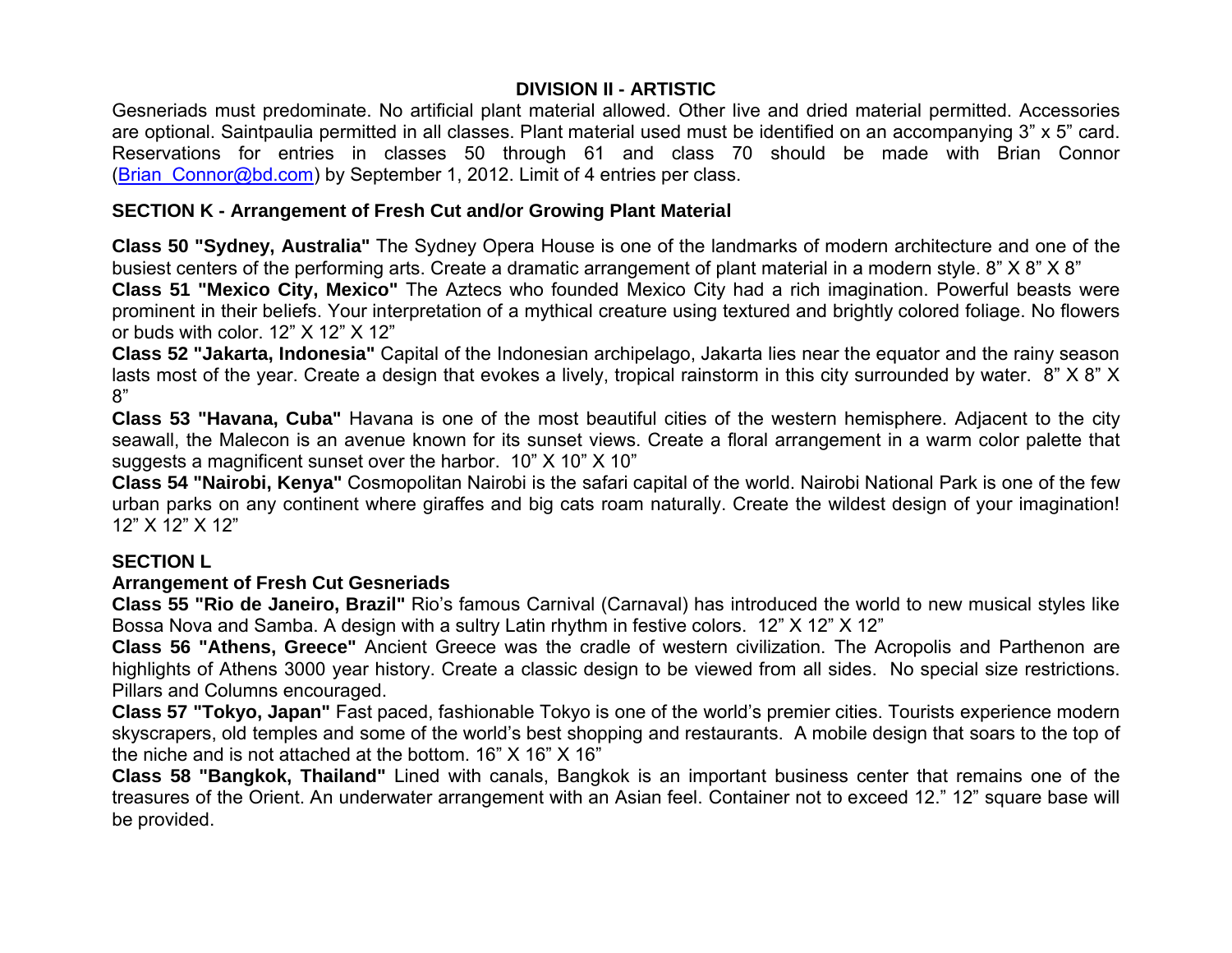## **SECTION M - Arrangement of Growing Gesneriads**

**Class 59 "Capetown, South Africa"** Table Mountain forms a striking backdrop for Capetown, which is one of South Africa's hot spots of biodiversity. Use an impressive background to highlight a distinctive arrangement of plant material. 10" X 10" X 10"

**Class 60 "Quito, Ecuador"** Quito is noted for its beautiful, well preserved old city center (one of the first official UNESCO world heritage sites). However, the city is ringed by active volcanoes. Create a tranquil arrangement with just a hint of danger. 8" X 8" X 8"

**Class 61 "Beijing, China"** If Beijing is the heart of China, the Forbidden City is the heart of Beijing. Several popular gardens and parks surround this remarkable imperial palace. Your interpretation of an imperial Chinese garden. 8" X 8" X 8"

**SECTION N - Planting of Growing Material** (Artistically and horticulturally balanced)

**Class 62 Terrarium, straight-sided** not to exceed 18" in any dimension

**Class 63 Terrarium, curved** not to exceed 18" in any dimension

**Class 64 Tray/dish landscape** not to exceed 12" in any dimension

**Class 65 Tray/dish landscape** not to exceed 24" in any dimension

**Class 66 Natural Garden**—a planting in weathered wood, rock or other natural material not to exceed 12" in any dimension

**Class 67 Natural Garden**—a planting in weathered wood, rock or other natural material not to exceed 24" in any dimension

**Class 68 Recycled container**

**Class 69 Other container**, not the usual form of plastic or clay pot

# **SECTION O - Artistic Entry by a Novice**

A Novice is anyone who has never won a blue ribbon in the artistic division of a gesneriad show.

**Class 70** Artistic entry suitable for any of the classes in Sections K, L or M. Exhibitor must identify, on a 3"x 5" card, the name of the class chosen and the plant material used.

# **DIVISION III - THE ARTS**

All entries must feature gesneriads in some form. Each entry must have been made by the exhibitor.

**SECTION P - Photography**. The subject must be identified on the entry card. Prints should not exceed 8" x 10"; mats should not exceed 11" x 14". Exhibitors must provide an easel for prints 5" x 7" or over. Limit of 2 entries per class per exhibitor.

**Class 71** Color print of Gesneriad(s) growing in a natural habitat